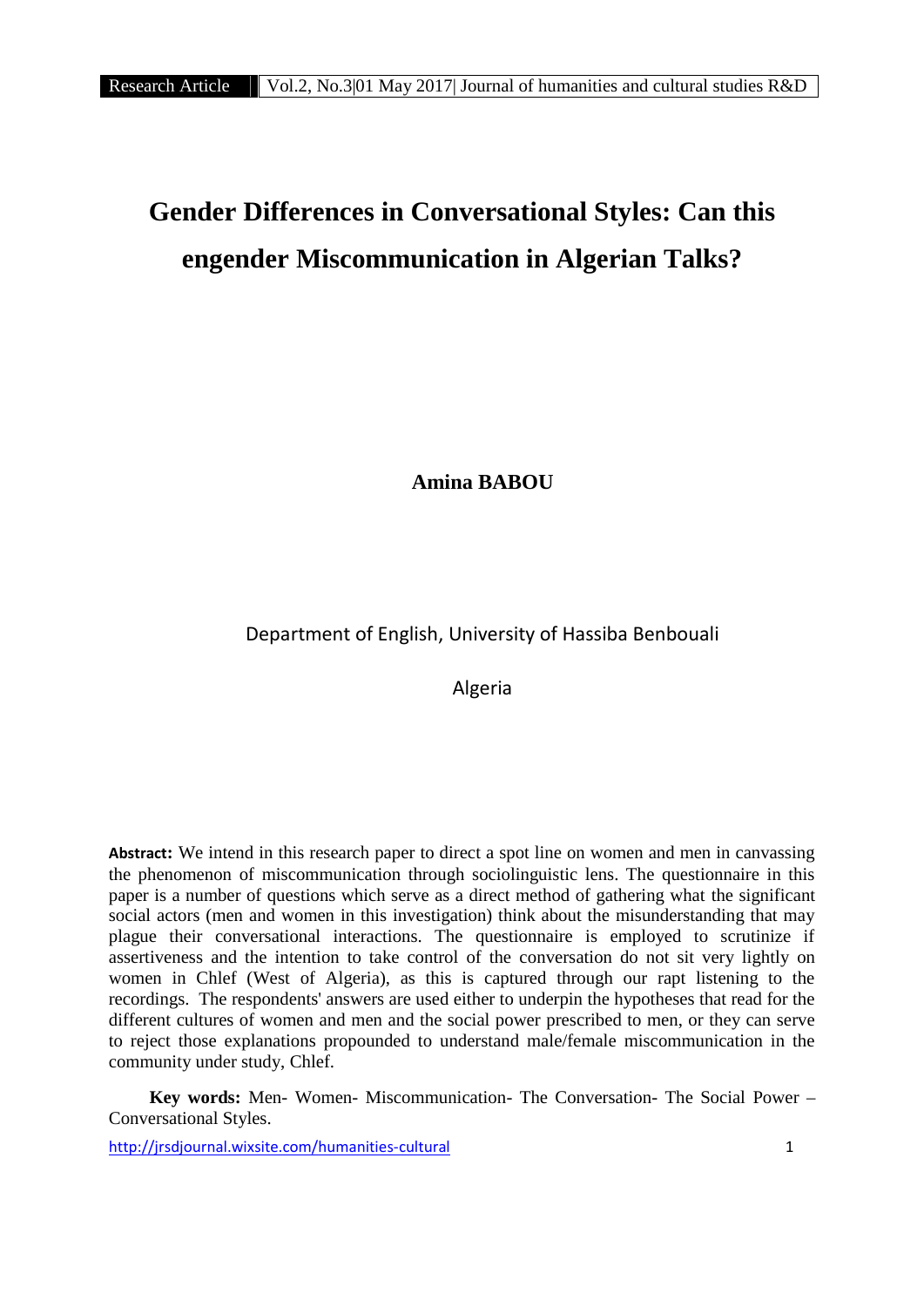## **1. Introduction**

Male/female miscommunication has been interpreted in a number of ways, most notably as an innocent by-product of different socialization patterns and different gender cultures. It would be worthwhile to point out that this intention to embark upon this topic is not random, but rather an intentional endeavour to canvass the actual reasons behind this misunderstanding from a sociolinguistic stance. The intimate relation between gender and language cannot be treated as a sui-generis in the abstract. It requires to be grounded in real life conditioning and experiences so that it can be deconstructed analytically.

#### **2. Male/Female Miscommunication (An overview of the literature):**

**2.2 The Two Cultures Theory (The Difference Model):** This theory resides in the notion that men and women belong to two different cultures as if they are coming from two different worlds (Tannen, 1990). Maltz and Borker (1982) attempt to scrutinize the different roles of male and female speakers in informal cross-sex conversation in American English and to dig out the main reasons behind male/female miscommunication. Before knocking the door of adult communication, they argue that boys and girls learn to do different things during play. Girls learn to create and sustain relationships with others on an equal basis, for the sake of avoiding the criticism which may be directed to them by others, and to show sensitivity with their playmates. On the other side, boys engaging in play learn to be dominant with much assertiveness of themselves. Study after study, Maltz & Borker (1982) assert that girls and boys grow up in different sociolinguistic cultures, and that the rules they are expected to use as tools to cater to the communicative goal are very different in these cultures. The differences of the conversational styles of women and men can be summarized as follows:

#### **2.2.1 Minimal Responses:**

One of the most significant conversational rules that lead to misinterpretation is the different use of minimal responses. (A minimal response is something like "Uh-"or"mm-hmm", accompanied with response to another's talk.). Women tend use minimal responses as indicating consensus with what is being said (Maltz & Borker, 1982). Most of the time, a man receiving minimal responses, is likely to think that the woman is agreeing with him whilst she may merely be indicating that she is listening and encouraging him to continue. A lack of minimal responses; by man could be, however, irritably interpreted by women as an averred signal that he is not listening.

#### **2.2.2 The Meaning of Questions;**

The meaning of questions plays a potent role, either in supporting or disrupting the conversations. Whereas women use questions for conversational maintenance and showing solidarity, men tend to use them as requests for information. By this token, women display a greater tendency to ask questions.

## **2.2.3 The Linking of One's Utterance to the Previous Utterance:**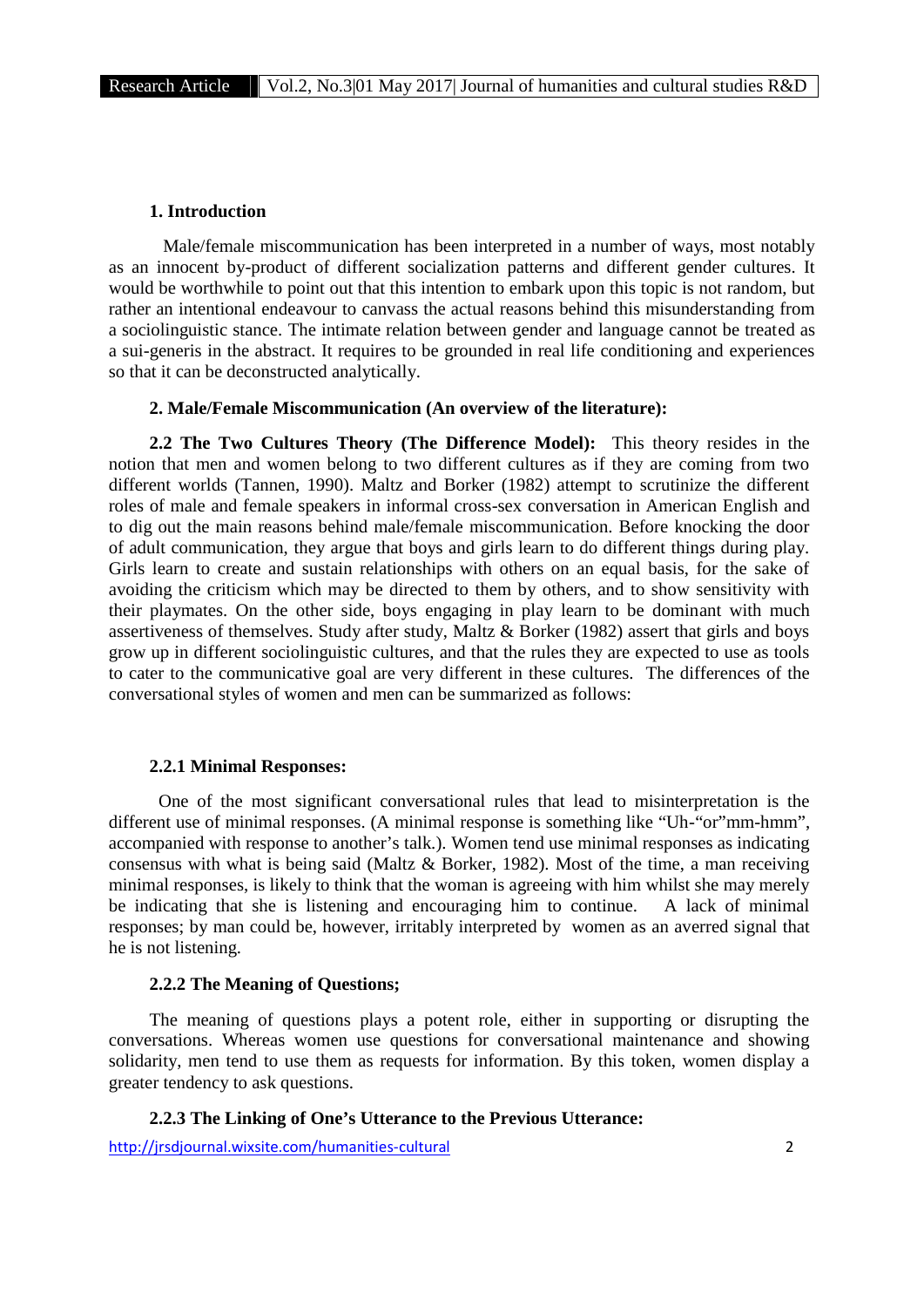The linking of one utterance to the previous one is explicitly adopted by women, but for men no such rule seems to be suitable, or they even explicitly ignore it. In this respect, women show a tendency to make utterances that demand or encourage responses from their fellow speakers.

#### **2.2.4 Topic Flow and Shift:**

More interestingly, women show affinity with an inchmeal progression and expansion of topics they are talking about. In women's conversations topic shifts are gradual. They are usually irritant by the men's tendency to make an abrupt topic shift.

## **2.2.5 Problem Sharing and Advice Giving:**

It is believed that women show the tendency to discuss and share their problems to reassure one another and listen mutually. Men, however, interpret the introduction of a problem as a request for providing a solution, and they seem to act as experts and yield advice rather than showing the sympathy or, in other words, the kind of sympathy women wish.

## **2.3 Social Power:**

Commenting on the renowned work of Tannen (1986 & 1990), for instance, Cameron (1992) avows that misunderstanding arises, not because of linguistic gender differences, but because of variations in power. When the man says to his wife "Is there any Ketchup? The message is virtually "Bring it to me". If the daughter, however, asks the same question, it is much more likely that the mother will respond by merely informing her that it is in the cupboard. (Edwards, 2009: 139).

Men deliberate use of "aggressiveness" against an interlocutor in organizing the conversational flow may be interpreted as a prerogative of power as well (Maltz & Borker, 1982). As for the term "aggressiveness", we think that it is too strong. To put it mildly, it seems that the word "arrogance" might be more reasonable to be used concerning language usage. In loci of inequality, the one of lesser power brave not exhibit aggressiveness to the other, specifically unilaterally.

## **Aim of the Study:**

Wishing to unearth the scientific explanation of male/female miscommunication, we have tried to examine gender performances and women's agency (Their creative use of language and the choices available to them) in the Algerian social culture with a tremendous belief that they need to be examined in relation to some factors such as the larger power structures that constitute Algerian culture, Islam, multilingualism and social organization. That is to say, what we attempt is to direct a limelight on how the social variables (level of education, job opportunity, language skills) interact in a dialectic way with contextual variables (interlocutor, topic, and purpose of conversation) and how they extremely influence the system of perceiving the world conceptually, beliefs, values, and ways of meaning for Algerian men and women. It is in this interaction of these factors which influence generic gender perception, gender subversion and language use reveal that the social and individual differences of Chelifian women and men can be understood solely within the social cultural context of the community under study.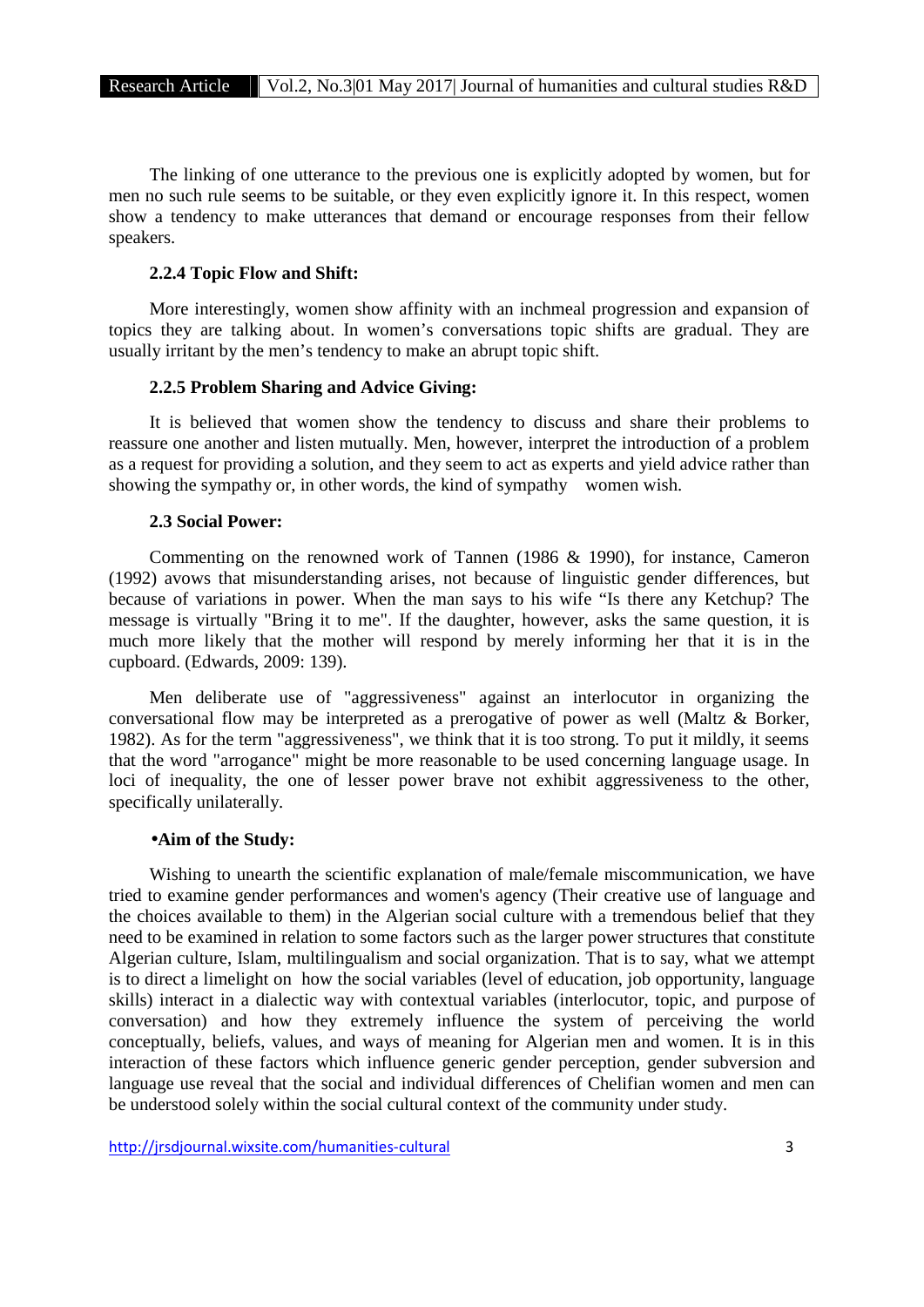**4. Objectives of the questionnaire:** It should be stressed that the ultimate objective of the questionnaire is to identify if male/female miscommunication in Chlef is the echo of the different conversational styles women and men exhibit during their engagement in oral conversations. And, withal, much attention is directed to establish whether the difference theory of male/female miscommunication has a room in the lab of the Algerian society (particularly in Chlef).

## **5. The respondents:**

Concerning the number of respondents, we purposefully directed much care on making a balance between the number of females and males. In other words, this examination involves 60 males and 60 females ranging from 20 years to 65 years old. More importantly, it is imperative to note that our study encountered four age groups:

| Group 1: $20 - 25$ | (32 respondents). |
|--------------------|-------------------|
| Group 2: 26-35     | (13 respondents). |
| Group 3: 36-45     | (41 respondents). |
| Group 4: 45-65     | (34 respondents). |

The respondents have, as it should be noted, miscellaneous occupations, viz. Teachers, doctors, lawyers, university students, some traders, and housewives.

#### **6. Data Analysis:**

**Question 1:** Do you think that women and men have two different conversational styles?

**-**The results of the first question reveal that both women and men in Chlef seem to corroborate the view that women and men have two different linguistic styles. Some studies assume that differences between male and female speech have an intimate relation with cultural differences, rather than inequalities in social status (Holmes, 1992; Maltz and Borker, 1982; Tannen 1982, 1990, 1993, 1994). Interestingly, females (95%) exhibit greater tendency to believe that there is a particular disparity between their linguistic behaviours and that of males.

## **Question 2: Those differences are the result of what?**

a: The culture learnt in childhood.

- b: Male's social power.
- c: They arise according to change in time and situation.

-As for this question, a great number of the respondents in Chlef support the "difference theory" propounded by some researchers. Male respondents (60%) tend, in this examination, to present a great consensus on the "two cultures theory"; they believe that women and men learn from their early years of childhood how to behave linguistically in a different way from the other. Tannen (1993) suggests that males' style of speaking stemmed from men's desire for independence and autonomy; so their conversation sends the message: "we are not the same, we are different".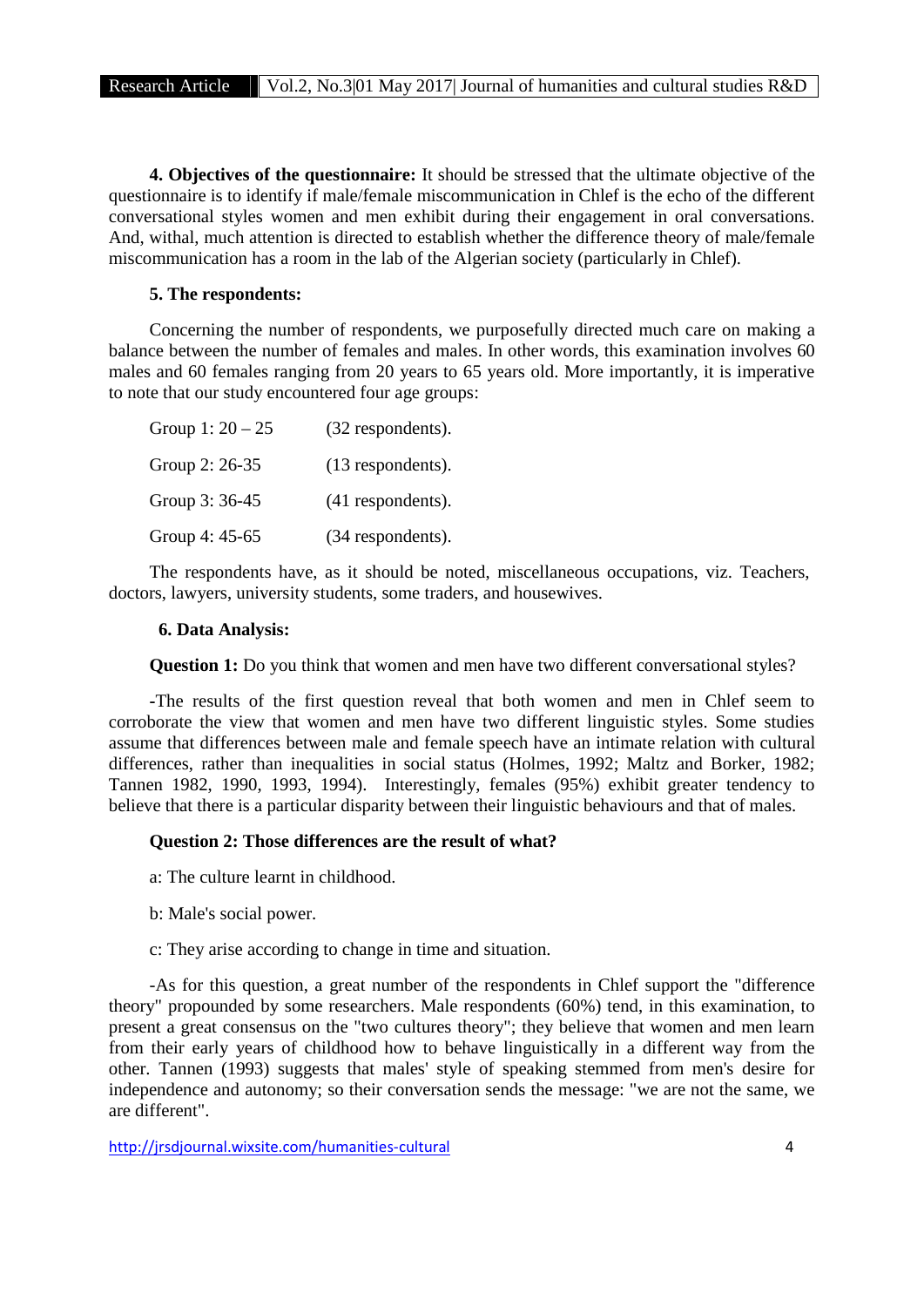Female respondents exhibit higher percentage concerning male social power which may create some different facets in conversational styles. Unlike male respondents, females seem to vehemently support the line of thought which focuses on differences in social power adhering to what West and Zimmerman (1977) postulate. They claim that men's dominance in conversation parallels their dominance and sway in society. In one word, men enjoy power in society as well as in conversation.

A striking fact about the third choice of the second question is that 63.33%of females prefer to interpret conversational differences as a flexible change to cope with the new situations which mutate through time.

# **Question 3: Do you think that those differences cause male/female problems of communication?**

The statistics, between our hands, demonstrate that although women and men in Chlef mainly differ in determining the source of the difference in speech styles, they grossly share a generic consensus on the fact that the difference in the conversational rules may exacerbate male/female miscommunication. 70% of males and 85% of females extremely interpret male/female miscommunication as the echo of the different conversational styles which come from different subcultures and have different conceptions of friendly conversation.

## **Question 4: Who interrupts more in the conversation?**

Studies of interruptions reveal that women and men adopt different manners in interrupting. In their examination of conversations from both private residences and public places, Zimmerman and West (1975) find that the great majority of all interruptions that occurred in male – female conversations were men interrupting women.

Overall, popular stereotypes usually see that men interrupt more than women. This popular opinion stems, in sober fact, from the notion that men gain the lion's share of societal and conversational power than women and that interruptions are, by default, a strategy to seize control of conversations.

Interestingly, if we look at the results of the fourth question about the attitudes towards male/female interruptions in Chlef, it should be obvious that women tend to tremendously interrupt as it is attested by both women and men. The results of question (4) carries a factual tone about the fact that it is prevalent in present time, that women in Algeria (particularly in

Chlef) are more likely to hinder or obstruct the continuity of the conversation by either questions, interjections or even comments, and this can be lucidly gleaned from our recordings of male/female conversations. By this token, 70% of females appear to interrupt in cross-sex conversations as it reported by our recordings in the community of Chlef. Although there is no intention to mean that men do not interrupt in conversations, there is growing consensus that women are, for the most part, more prone to the feeling of the necessity to interrupt males. Above all, the interruptions we intend to mean are those brusque and unexpected interjections which may plague the conversational flow, such as unnecessary questions/comments and abrupt topic shifts.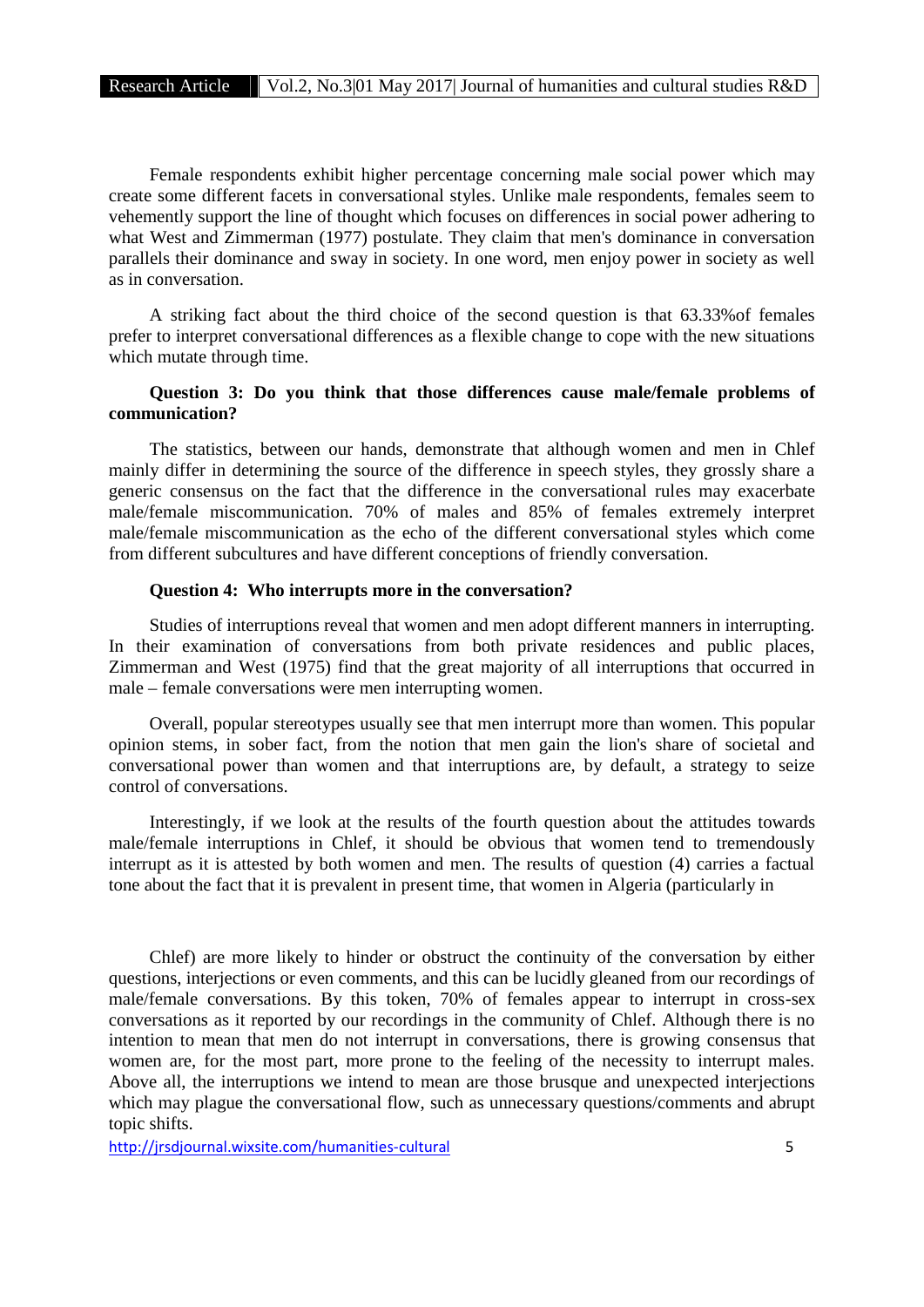# **Question 5: "Who use more minimal responses in the conversation?" is grouped with question 6: "What do you intend to mean by the use of minimal responses?"**

a:Continue, I am listening. b:I agree, I follow you.

c:I don't want to speak more than that. d: Speak, but I am not listening to you.

-In this examination, the minimal responses I intend to refer to are "mm", "ih", "hih" and "aha", and as it should be noted, "ih" and "hih" are CSA equivalents of "yes".

The analysis of the data confirmed only a few earlier studies. By this token, a great majority of both male and female respondents don't reveal uneven attitudes about the use of minimal responses. In one word, both the sexes see that the use of such responses is more peculiar to women, of course in the community of Chlef. Our findings, regarding the functions of the usage of minimal responses, reveal that meaning of such responses denote neither "Continue, I'm listening" nor "I agree, I follow you" which is assumed to be men's interpretation.

40% of Male respondents of this examination blatantly agree to perceive the use of minimal responses as a ploy to tell other interlocutors that they cannot go ahead in holding the conversation or they intend to send the message "Speak, but I am not listening" to the other speakers. As expected, the overwhelming majority of our male respondents tend to use minimal responses as a kind of a hoot or contempt, whilst 60% of men tend to use those responses to convey their reluctance to duck or evade the conversation. In both cases, the findings clearly disagree with the rule which reads that men adopt minimal responses in an attempt to express consensus about what is being said by the other speaker.

A striking fact here is that the answer "continue, I'm listening" which has not been selected by no male respondent, 80% of female respondents show, however, that their attempt to interject minimal responses while listening to others is to exhibit more interest and support, as it is reported by Fishman (1978). Meanwhile, 20% percent of those respondents aim at pointing out that women do not always use such response as cooperative linguistic device to boost the communication between them and the other interlocutors, but they sometimes strive to deviate from this general level and tend to express their unwillingness to speak.

## **Question 7: What is verbal aggressiveness?**

A: Negative and disruptive.

B: A classical strategy in organizing conversational flow.

As a matter of fact, gender popular stereotypes customarily suggest that men would show greater aggressiveness, assertiveness, sway, and competitiveness. More importantly, the crux of question (7) mainly lies in dissecting what verbal aggressiveness means to each sex. In this line of thought, Henley & Kramarae (1991) point that women seem to interpret verbal aggressiveness as personally directed, negative and disruptive. Meanwhile men simply seem to see it as a classical organization for conducting a conversation (ibid).

Algerian (Chelifian) women scored highest on the denotation of verbal aggressiveness as provoking turmoil, and this does not mean that male respondents dissent this notion; 85% of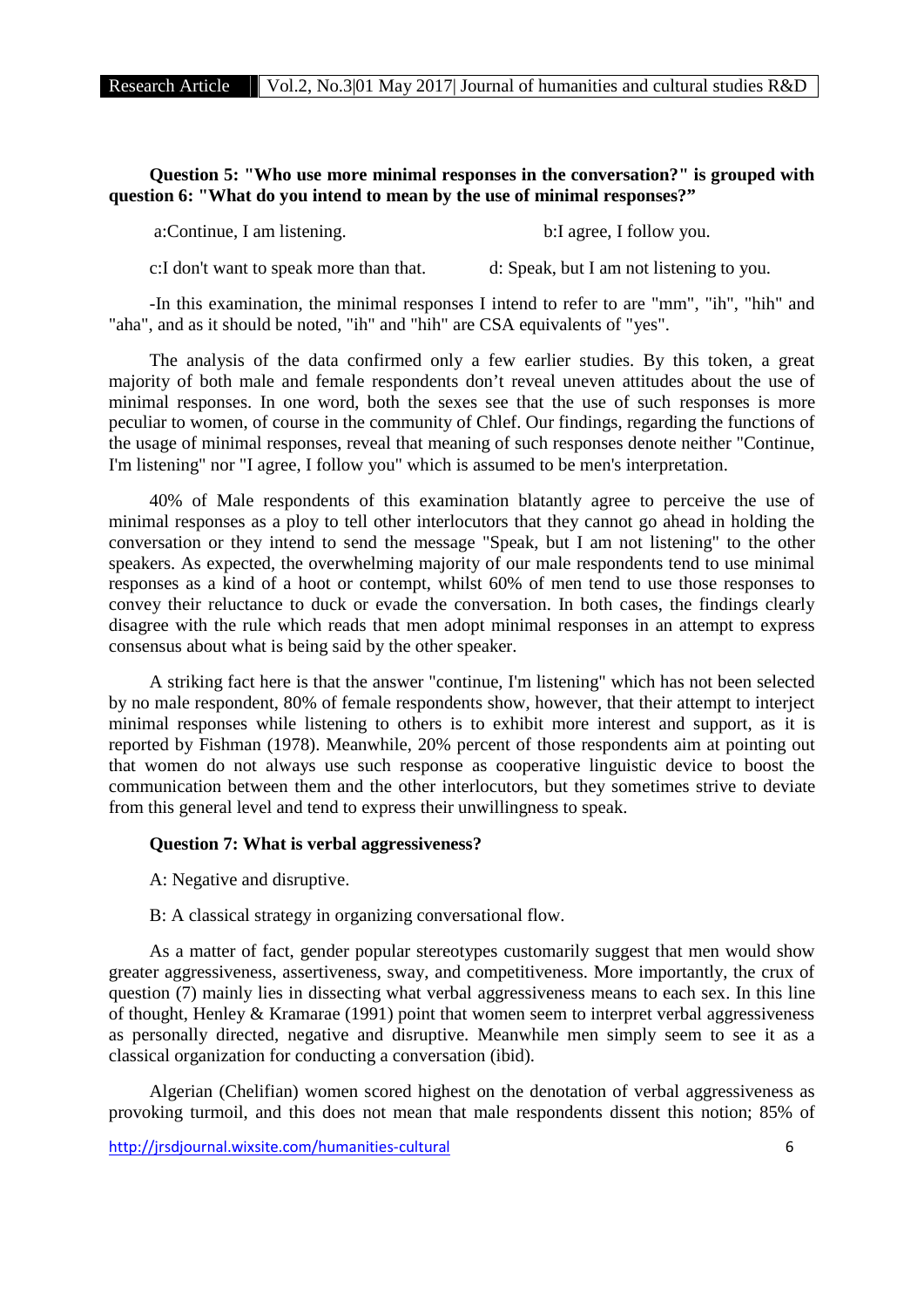male informants tend to confute what American men are supposed to think. The analysis of the results report that most of the male respondents tend to moderate what popular stereotypes say; they are likely to belie the idea which reads that men perceive that their overt use of aggressiveness (arrogance as we prefer to label it), against an interlocutor in organizing conversational flow, as a prerogative of power and a classical strategy to build the oral conversation.

## **Question 8: Who usually attempt to challenge the word of their partner?**

55% of male speakers demonstrate that not only men who tend to challenge the speech of others; women share this tendency as well. Apart from that, 85% of female respondents seem to endorse male's perspective. It is statistically shown that women seem to deny the line of thought which reads that men are more likely to challenge or dispute their partner's utterances (Hirschman, 1973).

It is not surprising that both sexes are likely to challenge the speech of others, but what is of particular interest in this question is who are perceived to be quicker to challenge others. Obviously, female speakers are rated higher on contending the words of the other participants of the conversation. Stereotypically, women are expected to exhibit the virtues of silence and good housekeeping. Among males, the will to dominate others was acceptable and indeed admired; the same will in women was condemned as a grotesque.

Notwithstanding, statistics of this examination report that women clearly perceive their tendency to challenge the word of others more than it is claimed by men. A very significant point that should be marked here is that results of answer (8) tend to mean that women are not likely to assail the other sex; what we can objectively discern from this statistic is that they are attempting to get rid of the subordinate and underprivileged perspective of their status. Albeit we do not belie what Sadiqi (2003) states about the fact that woman's chances of engaging in powerful types of discourse in and outside the family is very small, if not non-existent, we do not squarely agree with this line of thought. It is true that the power structure inside the family and society are heavily male-biased, but this does not mean that women are not capable of benefiting from the opportunity to express their thoughts and succeed in attracting attention to them.

## **7. Results Discussion:**

It is an insight worth attending to even now, the findings of the questionnaire do illuminate that there exists a notable disparity between the findings on the arena of male/female miscommunication in America and what we can infer, here, in this current study. Perhaps unsurprisingly, the difference of conversational rules that is propounded as reasons for miscommunication is patently different from those found in America. By way of explanation, the analysis of the questionnaire shows that women interrupt more than men as it has been expected from the 75% of females' interruptions in the recordings of male/female conversations.

Further, the meaning of minimal responses is a fairly moot point that may engender male/female miscommunication. Whilst men interpret the use of minimal responses as a message to eschew from the conversation and a signal of phlegm and insouciance, the overwhelming majority of our female respondents tend to perceive them as a kind of supportive speech which does encourage the speaker. For this very reason, men are customarily irritated by females' use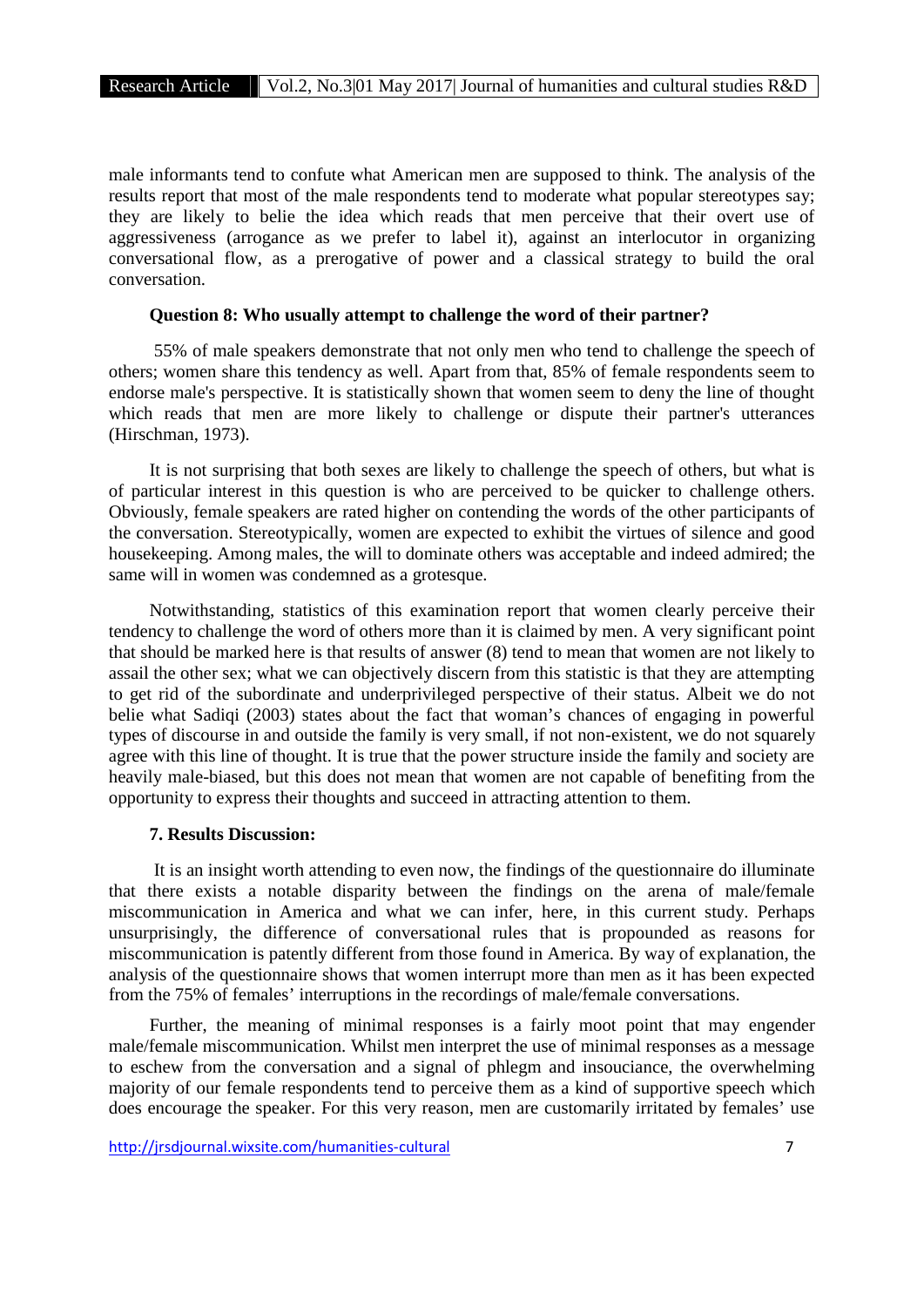of minimal responses since they tend to restrict their expectations to only what they think and not what the other speaker really intends to mean. And, of course, this can be applied on women as well since they ignore that what they strive to mean is not the same expectation by other men, in some cases. It is true that the meaning of minimal responses for both women and men may hamper the proper understanding between them, but the data we report totally reject what Maltz and Borker (1982) claim on their examination of women's use of minimal responses. For Chelifian men, positive minimal responses never denote "I agree I follow you"; and this can be attested in male's complaint when women use those responses.

One of the most striking findings, reported mainly in most part of this dissertation, is that women are much more likely to display the assertive style via answering spontaneously, phonate with a conversational tone while looking at the other interlocutor.

In addition to finding out that the current research paper does confute some claims propounded in the arena of miscommunication on American women and men, the difference in the scrutiny of western country and a Muslim community is glaringly conspicuous; this can be attested in the autonomy afforded by the Islamic society to women whilst dictating some moral codes that should be duplicated for the sake of maintaining the agency of each sex. At a more profound level, women in Chlef are not necessarily transgressed if they make interruptions or display linguistic ploys for self-assertion and linguistic empowerment. Empowerment is a process whereby women can establish their control over various assets and which helps them to develop their self confidence.

Not only the disparity in women and men's conversational styles-which has been detected in this study-, the persistent tendency of each sex to sustain its viewpoints may engender further problems of communication as well. Put in a different way, women and men often misunderstand how to tell the other interlocutor "I am a man" or "I am a woman". The man is reluctant to relinquish his natural right of symbolizing the sway provided to him by society. Similarly, women refuse to submit to the cultural beliefs of their powerlessness and passivity in which our society is still uploaded with this kind of stereotypes.

## **8. Conclusion:**

On the basis of the findings, Western models of gender feminism cannot be applied to the Algerian socio-cultural context without prior recognition and understanding of the workings of the latter. Both the historical intimacy and the overall cultural environments in which Western models evolved are, undoubtedly, different from the ones of non-Western models. Both the historical intimacy and the overall cultural environments in which Western models evolved are, undoubtedly, different from the ones of non-Western models. Western feminism models drew its root from particular theoretical and political sources to nourish a powerful and original critique of patriarchy. In a similar vein, Western models of feminism need to take into account and interact with models of feminism that emanate from non-other Western socio-cultural contexts, as will be elucidated in the subsequent part of the investigation.